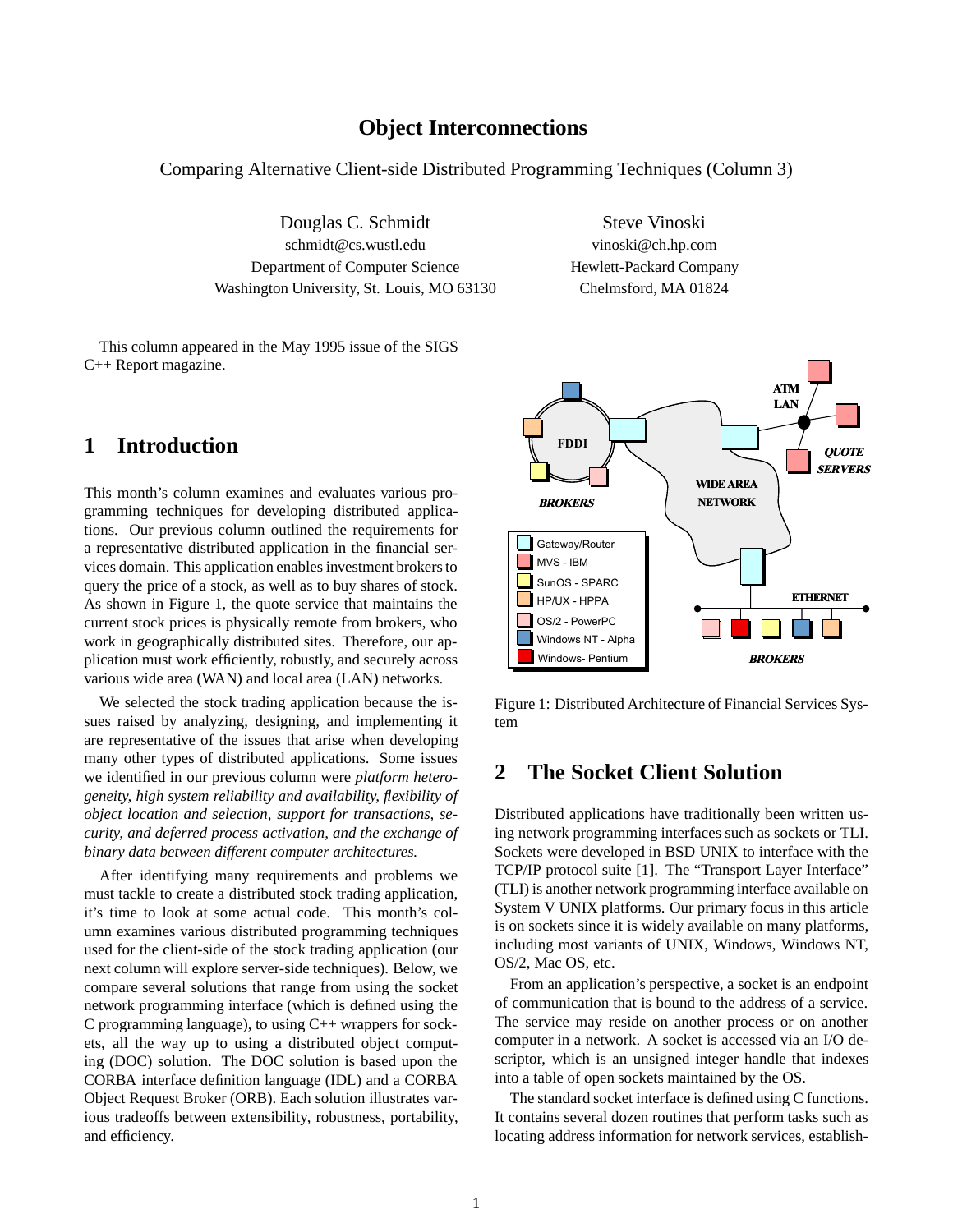ing and terminating connections, and sending and receiving data. In-depth coverage of sockets and TLI appears in [2].

### **2.1 Socket/C Code**

The following code illustrates the relevant steps required to program the client-side of the stock quote program using sockets and C. We first create two C structures that define the schema for the quote request and quote response, respectively:

```
#define MAXSTOCKNAMELEN 100
struct Quote_Request
{
  long len; /* Length of the request. */
 char name[MAXSTOCKNAMELEN]; /* Stock name. */
};
struct Quote_Response
{
  long value; /* Current value of the stock. */
  long errno; /* 0 if success, else error value. */
};
```
Next, we've written a number of C utility routines. These routines shield the rest of the application from dealing with the low-level socket API. The first routine actively establishes a connection with a stock quote server at a port number passed as a parameter to the routine:

```
// WIN32 already defines this.
#if defined (unix)
typedef int HANDLE;
#endif /* unix */
HANDLE connect_quote_server (const char server[],
                             u_short port)
{
 struct sockaddr_in addr;
  struct hostent *hp;
 HANDLE sd;
  /* Create a local endpoint of communication. */
  sd = socket (PF_INET, SOCK_STREAM, 0);
  /* Determine IP address of the server */
 hp = gethostbyname (server);
  /* Setup the address of server. */
 memset ((void *) &addr, 0, sizeof addr);
  addr.sin_family = AF_INET;
  addr.sin_port = htons (port);
  memcpy (&addr.sin_addr, hp->h_addr, hp->h_length);
  /* Establish connection with remote server. */
  connect (sd,
           (struct sockaddr *) &addr, sizeof addr);
  return sd;
}
```
Even though we've omitted most of the error handling code, the routine shown above illustrates the many subtle details required to program at the socket level.

The next routine sends a stock quote request to the server:

```
void send_request (HANDLE sd,
                   const char stock_name[])
{
 struct Quote_Request req;
 size_t w_bytes;
  size_t packet_len;
  int n;
```

```
/* Determine the packet length. */
 packet_len = strlen (stock_name);
 if (packet_len > MAXSTOCKNAMELEN)
   packet_len = MAXSTOCKNAMELEN;
 strncpy (req.name, stock_name, packet_len);
 /* Convert to network byte order. */
 packet_len += sizeof req.len;
 req.len = htonl (packet_len);
  /* Send data to server, handling "short-writes". */
 for (w_bytes = 0; w_bytes < packet_len; w_bytes += n)n = send (sd, ((const char *) \&reg) + w_bytes,packet_len - w_bytes, 0);
}
```
Since the length field is represented as a binary number the send request routine must convert the message length into network byte order. The example uses stream sockets, which are created via the SOCK STREAM socket type directive. This choice requires the application code to handle "short-writes" that may occur due to buffer constraints in the OS and transport protocols.<sup>1</sup> To handle short-writes, the code loops until all the bytes in the request are sent to the server.

The following recv response routine receives a stock quote response from the server. If the server couldn't perform the request properly it passes back an errno value  $> 0$ to indicate the problem. Otherwise, the function convents the numeric value of the stock quote into host byte order and returns the value to the caller.

```
int recv_response (HANDLE sd, long *value)
{
 struct Quote Response res;
 recv (sd, (char*) &res, sizeof res, 0);
 /* Convert to host byte order */
  /* Check for failure. */
 errno = ntohl (res.errno);
 if (errno > 0)
   return -1;
 else { /* Success! */
    *value = ntohl (res.value);
   return 0;
 }
}
```
The print quote routine shown below uses the C utility routines defined above to establish a connection with the server. The host and port addresses are passed by the caller. After establishing a connection, the routine requests the server to return the current value of the designated stock name.

```
void print_quote (const char server[],
                   u_short port,
                   const char stock_name[])
{
  HANDLE sd;
  long value;
  sd = connect_quote_server (server, port);
  send request (sd, stock name);
  if (recv_response (sd, \overline{\text{value}}) != -1)
    display ("value of %s stock = $%ld\n",
              stock_name, value);
}
```
<sup>1</sup> Sequence packet sockets (SOCK SEQPACKET) could be used to preserve message boundaries, but this type of socket is not available on many operating systems.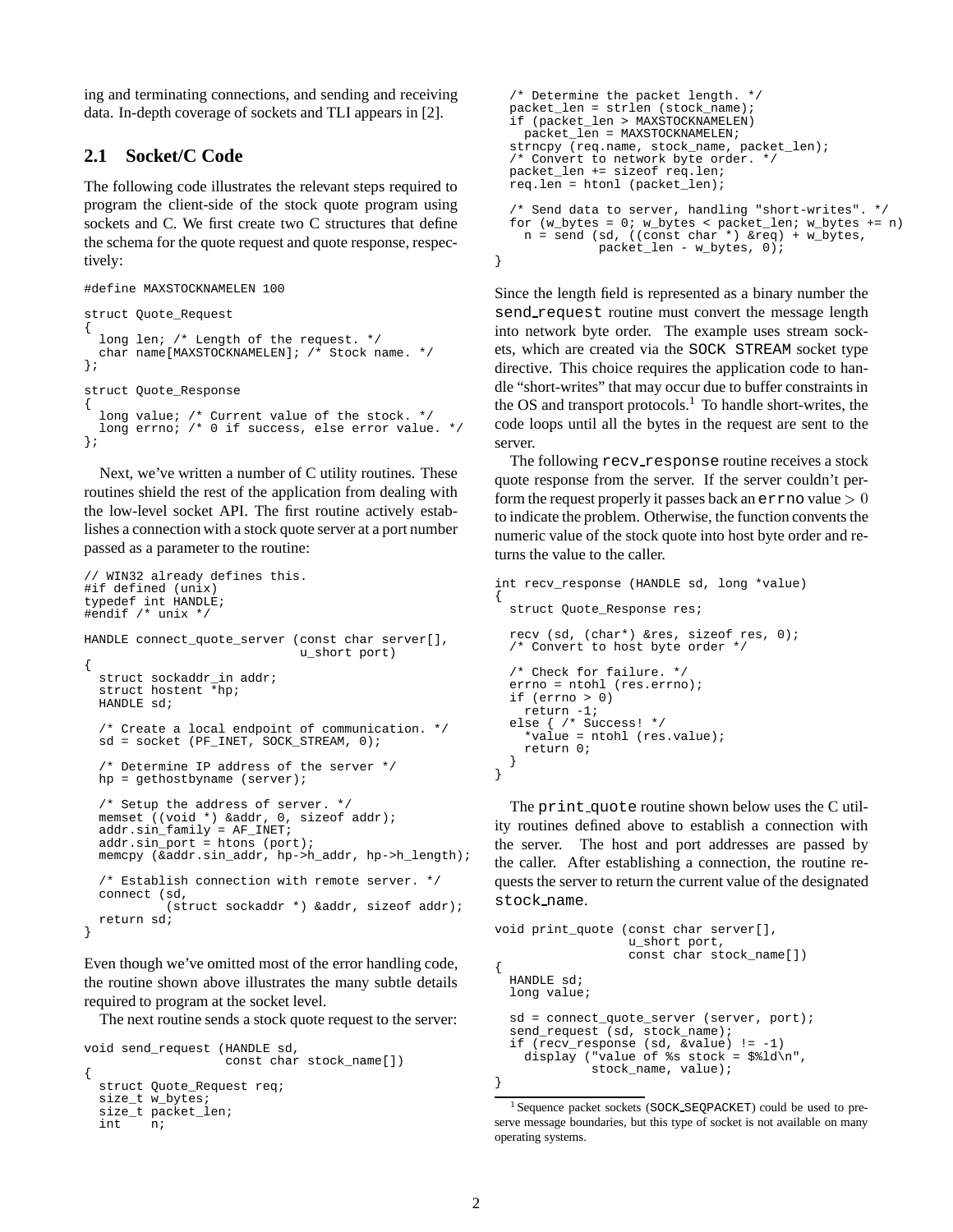This routine would typically be compiled, linked into an executable program, and called as follows:

```
print_quote ("quotes.nyse.com", 5150, "ACME ORBs");
/* Might print: "value of ACME ORBs stock = $12" */
```
#### **2.2 Evaluating the Socket Solution**

Sockets are a relatively low-level interface. As illustrated in the code above, programmers must explicitly perform the following tedious and potentially error-prone activities:

 **Determining the addressing information for a service:** The service addressing information in the example above would be inflexible if the user must enter the IP address and port number explicitly. Our socket code provides a glimmer of flexibility by using the gethostbyname utility routine, which converts a server name into its IP number. A more flexible scheme would automate service location by using some type of name service or location broker.

 **Initializing the socket endpoint and connecting to the server:** As shown in the connect quote server routine, socket programming requires a non-trivial amount of detail to establish a connection with a service. Moreover, minor mistakes (such as forgetting to initialize a socket address structure to zero) will prevent the application from working correctly.

 **Marshaling and unmarshaling messages:** The current example exchanges relatively simple data structures. Even so, the solution we show above will not work correctly if compilers on the client and server hosts align fields in structures differently. It also won't work if sizeof (long) is a different value on the client and the server. In general, developing more complicated applications using sockets requires significant programmer effort to marshal and unmarshal complex messages that contain arrays, nested structures, or floating point numbers. In addition, developers must ensure that clients and servers don't get out of sync as changes are made.

 **Sending and receiving messages:** The code required to send and receive messages using sockets is subtle and surprisingly complex. The programmer must explicitly detect and handle many error conditions (such as short-writes), as well as frame and transfer record-oriented messages correctly over bytestream protocols such as TCP/IP.

 **Error detection and error recovery:** Another problem with sockets is that they make it hard to detect accidental type errors at compile-time. Socket descriptors are "weaklytyped," *i.e.,* a descriptor associated with a connectionoriented socket is not syntactically different from a descriptor associated with a connectionless socket. Weakly-typed interfaces increase the potential for subtle run-time errors since a compiler cannot detect using the wrong descriptor in the wrong circumstances. To save space, we omitted much of the error handling code that would normally exist. In a production system, a large percentage of the code would be dedicated to providing robust error detection and error recovery at run-time.

 **Portability:** Another limitation with the solution shown above is that it hard-codes a dependency on sockets into the source code. Porting this code to a platform without sockets (such as early versions of System V UNIX) will require major changes to the source.

 **Secure communications:** A real-life stock trading service that did not provide secure communications would not be very useful, for obvious reasons. Adding security to the sockets code would exceed the capabilities of most programmers due to the expertise and effort required to get it right.

# **3 The C++ Wrappers Client Solution**

Using C++ wrappers (which encapsulate lower-level network programming interfaces such as sockets or TLI within a type-safe, object-oriented interface) is one way to simplify the complexity of programming distributed applications. The C++ wrappers shown below are part of the IPC SAP interprocess communication class library described in [3]. IPC SAP encapsulates both sockets and TLI with C++ class categories.

### **3.1 C++ Wrapper Code**

Rewriting the print quote routine using  $C_{++}$  templates simplifies and generalizes the low-level C code in the connect quote server routine, as shown below:

```
template <class CONNECTOR, class STREAM, class ADDR>
void print_quote (const char server[],
                  u_short port,
                  const char stock_name[])
{
  // Data transfer object.
 STREAM peer_stream;
  // Create the address of the server.
 ADDR addr (port, server);
  // Establish a connection with the server.
 CONNECTOR con (peer_stream, addr);
  long value;
 send_request (peer_stream, stock_name);
  if (recv_response (peer_stream, &value) != -1)
    display ("value of %s stock = $d\n",
             stock name, value);
}
```
The template parameters in this routine may be instantiated with the IPC SAP C++ wrappers for sockets as follows:

print\_quote<SOCK\_Connector, SOCK\_Stream, INET\_Addr> ("quotes.nyse.com", 5150, "ACME ORBs");

SOCK Connector shields application developers from the low-level details of establishing a connection. It is a factory [4] that connects to the server located at the INET Addr address and produces a SOCK Stream object when the connection completes. The SOCK Stream object performs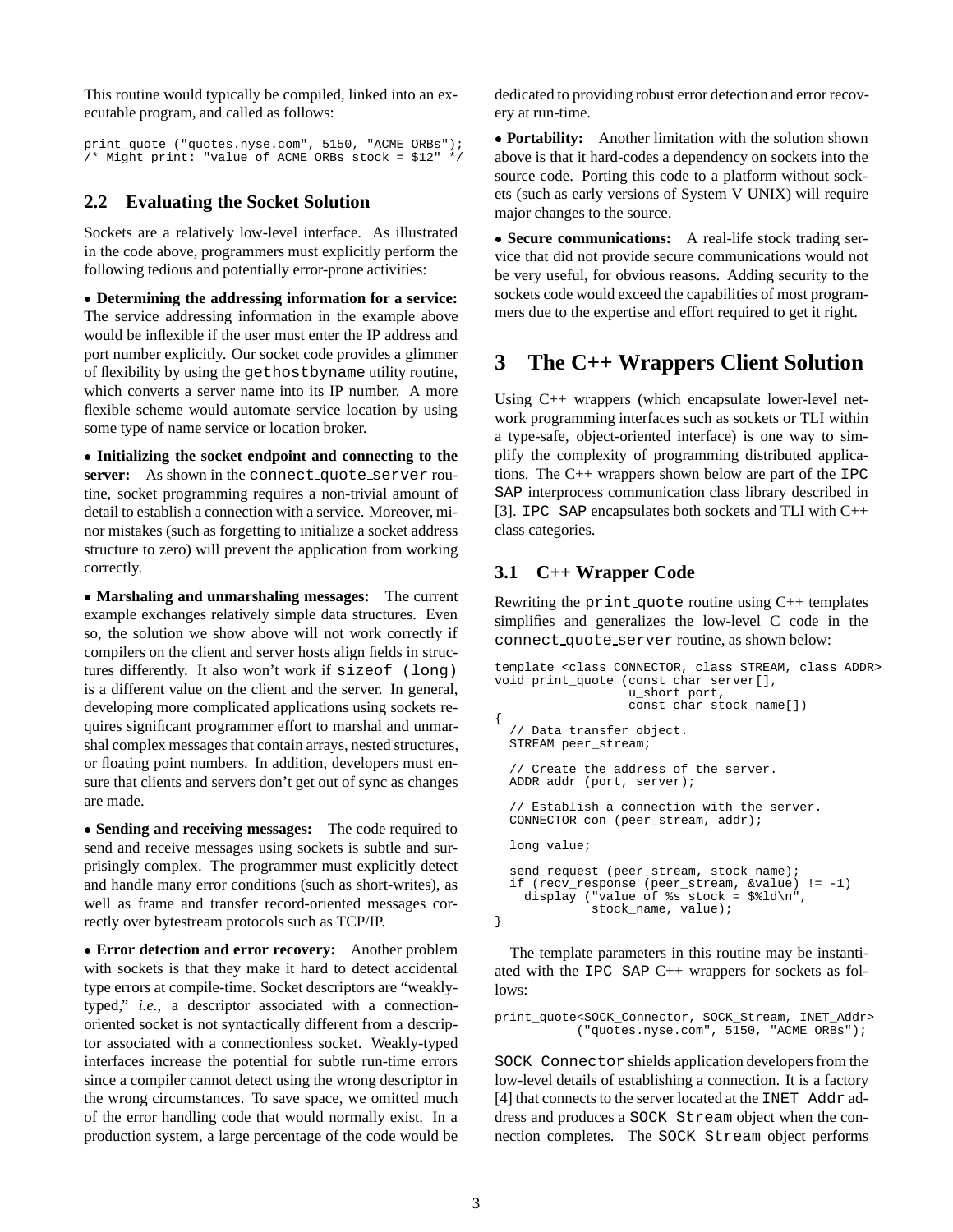the message exchange for the stock query transaction and handles short-writes automatically. The INET Addr class shields developers from the tedious and error-prone details of socket addressing shown in Section 2.1.

The template routine may be parameterized by different types of IPC classes. Thus, we solve the portability problem with the socket solution discussed in Section 2.1. For instance, only the following minimal changes are necessary to port our application from an OS platform that lacks sockets, but that has TLI:

print\_quote<TLI\_Connector, TLI\_Stream, INET\_Addr> ("quotes.nyse.com", 5150, "ACME ORBs");

Note that we simply replaced the  $SOCK \star C++$  class wrappers with  $TLI * C++$  wrappers that encapsulate the TLI network programming interface. The IPC SAP wrappers for sockets and TLI offers a conformant interface. Template parameterization is a useful technique that increases the flexibility and portability of the code. Moreover, parameterization does not degrade application performance since template instantiation is performed at compile-time. In contrast, the alternative technique for extensibility using inheritance and dynamic binding exacts a run-time performance penalty in C++ due to virtual function table lookup overhead.

The send request and recv request routines also may be simplified by using C++ wrappers that handle shortwrites automatically, as illustrated in the send\_request template routine below:

```
template <class STREAM>
void send_request (STREAM &peer_stream,
                   const char stock name[])
{
  // Constructor does the dirty work...
  Quote_Request req (stock_name);
  // send_n() handles the "short-writes"
 peer_stream.send_n (&req, req.length ());
}
```
### **3.2 Evaluating the C++ Wrappers Solution**

The IPC SAP C<sup>++</sup> wrappers is an improvement over the use of sockets and C for several reasons. First, they help to automate and simplify certain aspects of using sockets (such as initialization, addressing, and handling short-writes). Second, they improve portability by shielding applications from platform-specific network programming interfaces. Wrapping sockets with C++ classes (rather than stand-alone C functions) makes it convenient to switch wholesale between different IPC mechanisms by using parameterized types. In addition, by combining inline functions and templates, the C++ wrappers do not introduce any measurable overhead compared with programming with socket directly.

However, C++ wrappers and sockets both suffer from the same costly drawback: *too much of the code required for the application has nothing at all to do with the stock market*. Moreover, unless you already have a C++ wrapper library like IPC SAP, developing an OO communication infrastructure to support the stock quote application is prohibitively expensive. For one thing, stock market domain experts may not know anything at all about sockets programming. Developing an OO infrastructure either requires them to divert their attention to learning about sockets and C++ wrappers, or requires the hiring of people familiar with lowlevel network programming. Each solution would typically delay the deployment of the application and increase its overall development and maintenance cost.

Even if the stock market domain experts learned to program at the socket or C++ wrapper level, it is inevitable that the requirements for the system would eventually change. For example, it might become necessary to combine the stock quote system with a similar, yet separately developed, system for mutual funds. These changes may require modifications to the request/response message schema. In this case, both the original solution and the C++ wrappers solution would require extensive modifications. Moreover, if the communication infrastructure of the stock quote system and the mutual funds system were each custom-developed, interoperability between the two would very likely prove impossible. Therefore, one or both of the systems would have to be rewritten extensively before they could be integrated.

In general, a more practical approach may be to utilize a distributed object computing (DOC) infrastructure built specifically to support distributed applications. In the following section, we motivate, describe, and evaluate such a DOC solution based upon CORBA. In subsequent columns, we'll examine solutions based on other DOC tools and environments (such as OODCE [5] and OLE/COM [6]).

# **4 The CORBA Client Solution**

#### **4.1 Overview of CORBA**

As described in [7], an Object Request Broker (ORB) is a system that supports distributed object computing in accordance with the OMG CORBA specification (currently CORBA 1.2 [8], though major pieces of CORBA 2.0 have already been completed). CORBA delegates much of the tedious and error-prone complexity associated with developing distributed applications to its reusable infrastructure. Application developers are then freed to focus their knowledge of the domain upon the problem at hand.

To invoke a service using CORBA, an application only needs to hold a reference to a target object. The ORB is responsible for automating other common communication infrastructure activities. These activities include locating a suitable target object, activating it if necessary, delivering the request to it, and returning any response back to the caller. Parameters passed as part of the request or response are automatically and transparently marshaled by the ORB. This marshaling process ensures correct interworking between applications and objects residing on different computer architectures.

CORBA object interfaces are described using an Interface Definition Language (IDL). CORBA IDL resembles C++ in many ways, though it is much simpler. In particular, it is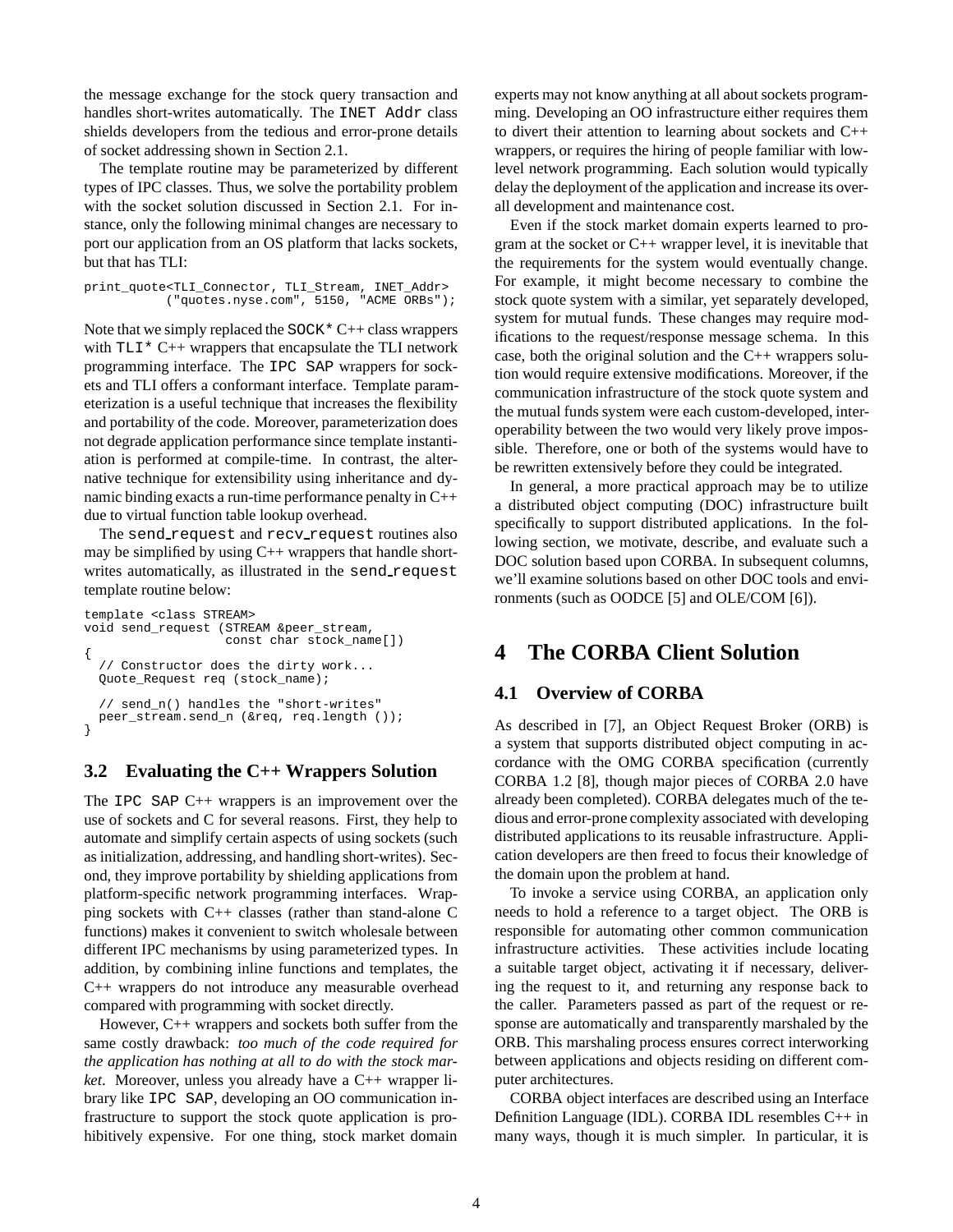not a full-fledged programming language. Instead, it is a declarative language that programmers use to define object interfaces, operations, and parameter types.

An IDL compiler automatically translates CORBA IDL into client-side "stubs" and server-side "skeletons" that are written in a full-fledged application development programming language (such as C++, C, Smalltalk, or Modula 3). These stubs and skeletons serve as the "glue" between the client and server applications, respectively, and the ORB. Since the IDL  $\rightarrow$  programming language transformation is automated, the potential for inconsistencies between client stubs and server skeletons is reduced significantly.

### **4.2 CORBA Code**

The following is a CORBA IDL specification for the stock quote system:

```
module Stock {
  exception Invalid_Stock {};
  interface Quoter {
    long get_quote (in string stock_name)
      raises (Invalid_Stock);
 };
};
```
The Quoter interface supports a single operation, get quote. Its parameter is specified as an in parameter, which means that it is passed from the client to the server. IDL also permits inout parameters that are passed from the client to the server and back to the client, and out parameters that originate at the server and are passed back to the client. When given the name of a stock as an input parameter, get quote either returns its value as a long or throws an Invalid Stock exception. Both Quoter and Invalid Stock are scoped within the Stock module to avoid polluting the application namespace.

A CORBA client using the standard OMG Naming service to locate and invoke an operation on a Quoter object might  $look$  as follows<sup>2</sup>:

```
// Introduce components into application namespace.
using namespace CORBA;
using namespace CosNaming;
using namespace Stock;
// Forward declaration.
Object_ptr bind_service (int argc, char *argv[],
                          const Name &service_name);
int main (int argc, char *argv[])
{
  // Create desired service name
  const char *name = "Quoter";
  Name service_name;
  service_name.length(1);
  service_name[0].id = name;
  // Initialize and locate Quote service.
  Object_var obj =
    \overline{\text{bind}} service (argc, argv, service name);
```

```
int result = 1;
 try {
    // Narrow to Quoter interface and away we go!
    Quoter_var q = Quoter::_narrow (obj);
    const char *stock_name = "ACME ORB Inc.";
    long value = q->get_quote (stock_name);
    cout << "value of " << stock_name
         << " = $"<< value << endl;
   result = 0; // Success!
   catch (CORBA::BAD_PARAM)
    cerr << "_narrow() failed: "
         << service_name
         << " is not a Quoter!";
 } catch (Invalid_Stock &) {
   cerr << stock_name
         << " is not a valid stock name!\n";
  }
 return result;
}
```
This application binds to the stock quote service, asks it for the value of ACME ORBs, Inc. stock, and prints out the value if everything works correctly. Several steps are required to accomplish this task. First, a CosNaming::Name structure representing the name of the desired service must be created. A CosNaming::Name is a sequence (which are essentially dynamically-sized arrays) of CosNaming::NameComponents, each of which is a struct containing two strings members, id and kind. In our application, we're only using the id member, which we set to the string "Quoter," the name of our service. Before the object reference returned from our utility routine bind service can be used as a Quoter, it must be narrowed to the Quoter interface.

Narrowing to a derived interface is similar to using the  $C++$  dynamic cast $\langle T \rangle$  operator to downcast from a pointer to a base class to a pointer to a derived class. In the OMG  $C_{++}$  language mapping, the result of a successful narrow operation is a new object reference that is statically typed to match the requested derived interface. ORBs that support  $C_{++}$  exception handling will throw a CORBA::BAD PARAM exception if the actual type of the object reference being narrowed isn't consistent with the requested type.

If the narrow succeeds, the get quote operation is called inside a try block. If an exception occurs at this point, the catch block for the Invalid Stock exception prints a suitable error message and exits. If no exception is thrown, the value returned is displayed on the standard output as the current value of the stock of ACME ORBs, Inc.

To simplify our application, the details of initializing the ORB and looking up object references in the Naming service have been hidden inside the bind service utility function. Object references are opaque, immutable "handles" that uniquely identify objects, and all object implementations must have one before they can be accessed by client applications. Here's how the client might be implemented:

<sup>&</sup>lt;sup>2</sup>Note the use of the using namespace construct in this code to introduce scoped names into the application namespace; those unfamiliar with this construct should consult Stroustrup's "Design and Evolution of C++" (Addison-Wesley, 1994, ISBN 0-201-54330-3) for more details.

Object\_ptr bind\_service (int argc, char \*argv[], const Name &service\_name) {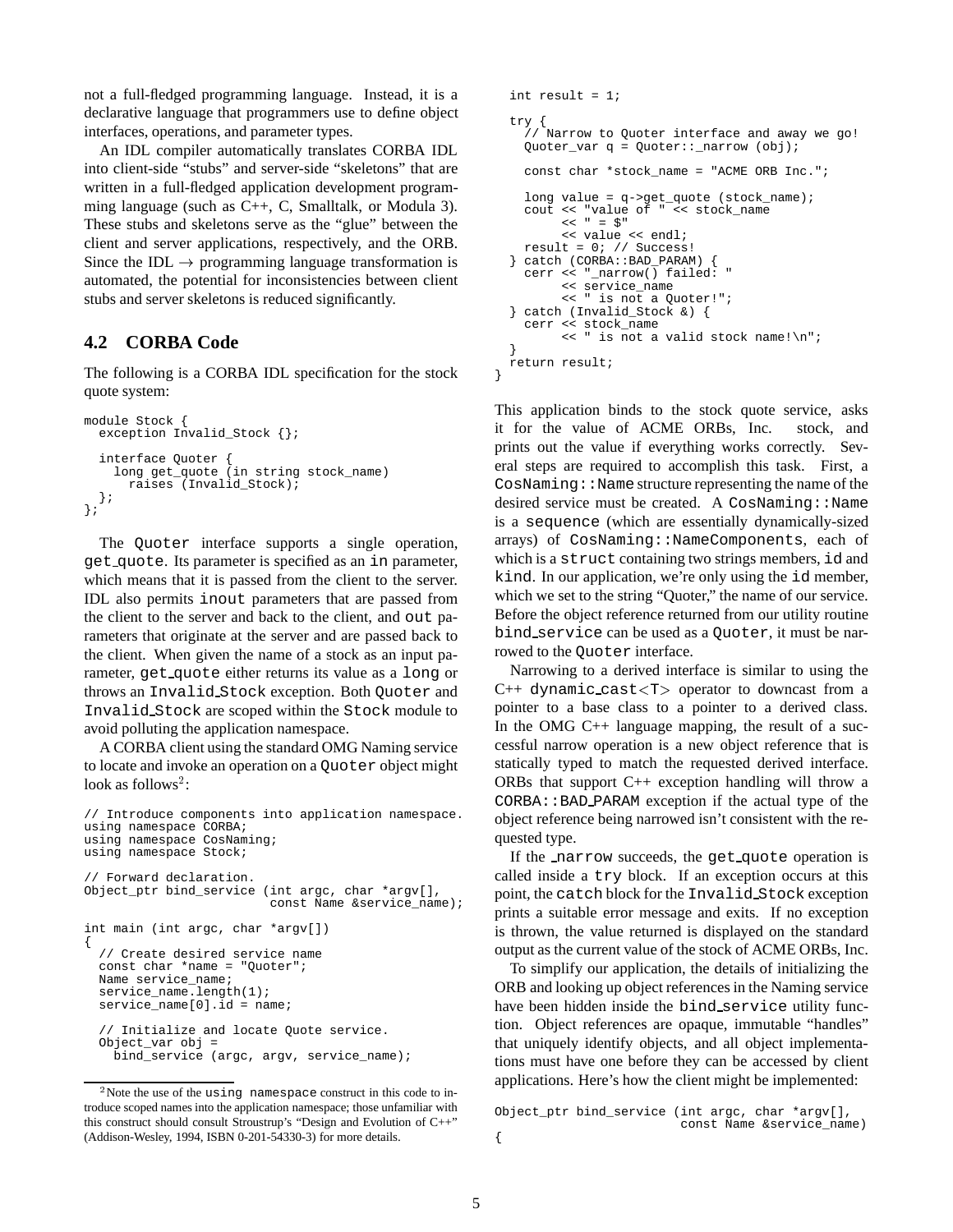```
// Get reference to name service.
ORB_var orb = ORB_init (argc, argv, 0);
Object_var obj =
  orb->resolve_initial_references ("NameService");
NamingContext_var name_context =
 NamingContext:: narrow (obj);
// Find object reference in the name service.
```
return name\_context->resolve (service\_name); } To obtain an object reference to the Naming service, bind service must first obtain a reference to the ORB. It accomplishes this by calling ORB init. This is a standard routine defined in the CORBA namespace – it returns an

ORB object reference. Using this object reference, the application then invokes resolve initial references. This routine acts as a miniature name service provided by the ORB for certain well-known object references. From this it obtains an object reference to the name service. The resolve initial references call returns an object reference of type CORBA::Object (the base interface of all IDL interfaces). Therefore, the return value must be narrowed to the more derived interface type, CosNaming::NamingContext, before any of the Naming operations can be invoked on it.

Once the NamingContext object reference has been obtained, the service name argument is passed to the resolve operation on the NamingContext. Assuming the name is resolved successfully, the resolve operation returns to the caller an object reference of type CORBA::Object for the Quoter service.

### **4.3 Evaluating the CORBA Solution**

The example above illustrates how the client-side code deals directly with the application-related issues of obtaining stock quotes, rather than with the low-level communication-related issues. Therefore, the amount of effort required to extend and port this application will be reduced. This should not come as a surprise, since the CORBA solution significantly raises the level of abstraction at which the solution is developed.

Of course, the CORBA solution is not perfect. The use of CORBA has several potential drawbacks that are important to understand and evaluate carefully before committing to use it on a commercial project:

 **Learning Curve:** The level of abstraction at which our CORBA solution is developed is much higher than that of the socket-based solution. However, CORBA does not totally relieve the stock market domain expert of being able to program DOC software in C++. CORBA introduces a range of new concepts (such as object references, proxies, and object adapters), components and tools (such as interface definition languages, IDL compilers, and object-request brokers), and features (such as exception handling and interface inheritance). Depending on developer experience, it may take a fair amount of time to ramp-up to using CORBA productively. As with any other software tool, the cost of learning the new technology must be amortized over time and/or successive projects.

 **Interoperability and Portability:** Interoperability between different ORBs has traditionally been a major problem with CORBA. This problem was solved recently when the OMG approved an Interoperability protocol [9]. However, few if any ORBs actually implement the Interoperability protocol at this time. Therefore, interoperability will remain a real problem for CORBA-based applications in the near future.

Likewise, portability of applications from ORB to ORB will be limited until conformance becomes more commonplace. The OMG just recently approved the IDL-to-C++ language mapping, the Naming service, and the ORB Initialization service (*e.g.,* ORB init and resolve initial references). However, like the standard Interoperability protocol mentioned above, at this time few if any commercially-available ORBs actually provide services conforming to these standards.

 **Security:** Any ORB hoping to serve as the distributed computing infrastructure for a real stock trading system must address the need for security within the system. Unfortunately, few if any of the CORBA ORBs available today address this issue, since the OMG has not yet standardized on a Security Service. However, given that the OMG Object Services Task Force is currently evaluating several proposals for such a service, a standard OMG security specification should be available by late 1995 or early 1996.

 **Performance:** The performance of the stock quote application may not be as good as that of the socket-based or C++ wrapper-based applications. In particular, the ORB is not tuned specifically to this application. In addition, we are accessing the Naming service, which probably requires one or more remote invocations of its own.

For large-scale distributed software systems, the small loss in micro-level efficiency is often more than made up for by the increased extensibility, robustness, maintainability, and macro-level efficiency. In particular, a well designed CORBA implementation may actually improve performance by recognizing the context in which a service is accessed and automatically applying certain optimizations.

For example, if an ORB determines that a requestor and a target object are co-located in the same address space, it may eliminate marshaling and IPC and simply invoke the target object's method directly. Likewise, if the ORB determines that the requestor and target object are located on the same host machine, it may suppress marshaling and pass parameters via shared memory rather than using a messagepassing IPC mechanism. Finally, even if the requestor and target object are on different machines, an ORB may optimize marshaling if it recognizes that the requestor and target host support the same byte ordering.

All the optimizations listed above may be performed automatically without requiring a developer to modify the application. In general, manually programming this degree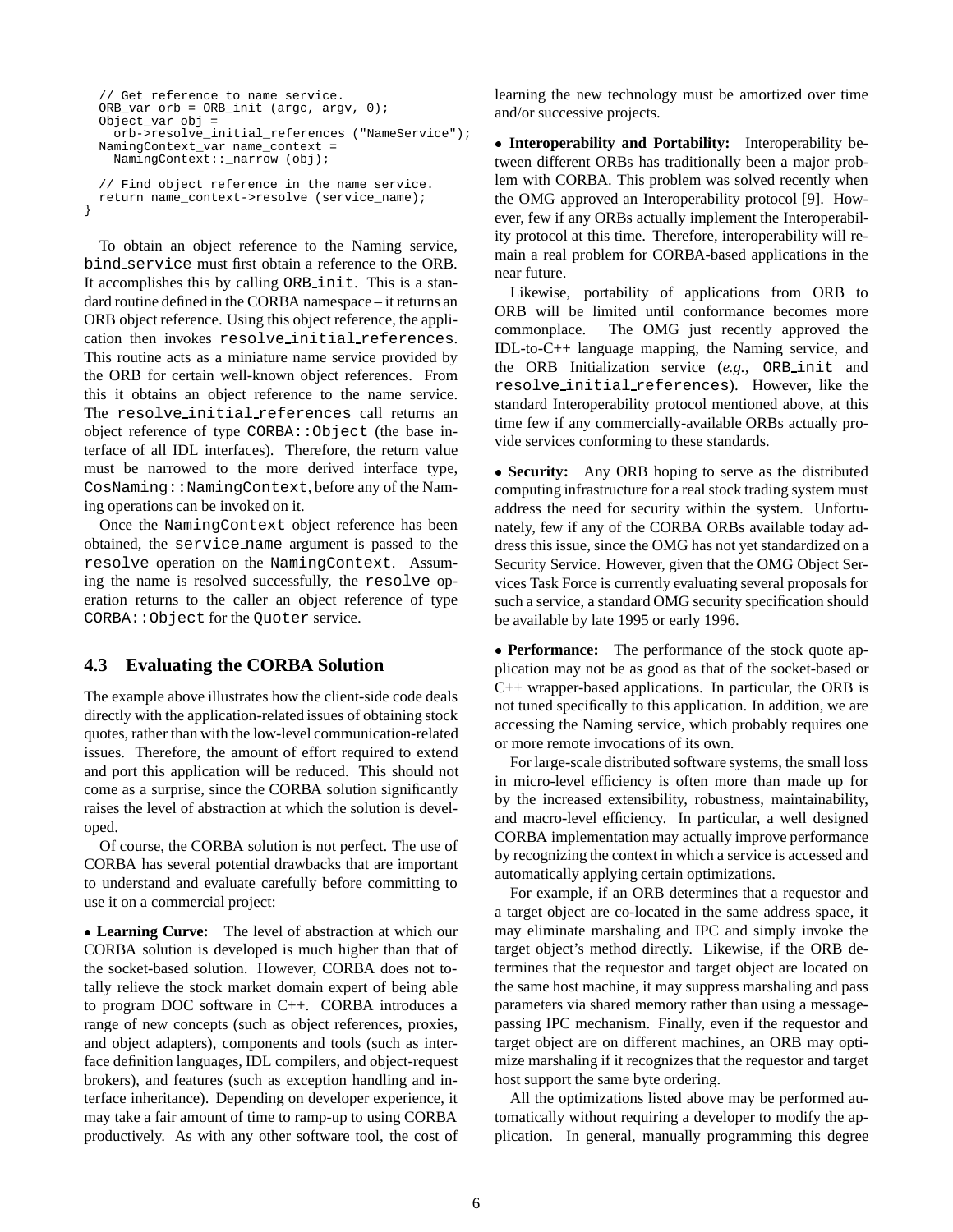of flexibility using sockets, C, or  $C_{++}$  would be too timeconsuming to justify the development effort.

# **5 Coping with Changing Requirements**

Designing software that is resilient to change is a constant challenge for developers of large-scale systems. A primary motivation for DOC is to simplify the development of flexible and extensible software. Software with these two qualities adapts more easily to inevitable changes in requirements and environments during the lifetime of applications in large distributed systems.

A major benefit of using CORBA rather than sockets or C++ wrappers is revealed when application requirements change. For example, imagine that after deploying the first version of the stock quote application, the customer requests certain requirement changes described below.

#### **5.1 Adding New Features**

New features are inevitably added to successful software applications. For instance, end-users of the stock quote application might request additional query operations, as well as the ability to place a trade (*i.e.*, to automatically buy shares of stock) along with determining the current value.

Many new features will modify the request and response formats. For example, additional information may be returned in a query, such as the percentage that the stock has risen or fallen in value since the start of the day and the volume of trading that has taken place (*i.e.*, number of shares traded).

In a DOC framework that provides an interface definition language (such as CORBA or DCE), making these changes is straightforward. For example, changing the information provided by the service simply adds additional parameters to an operation's signature, as follows:

```
interface Quoter {
  long get_quote (in string stock_name,
                  out double percent_change,
                  out long trading_volume)
    raises (Invalid_Stock);
};
```
In contrast, adding new parameters to the original socket or C++ wrapper solution requires many tedious changes to be performed manually. For example, the struct defining the request format must change, necessitating a rewrite of the marshaling code. This modification may introduce inconsistencies into the source code that cause run-time failures. In addition, handling the marshaling and unmarshaling of the floating point percent\_change parameter can be tricky.

Format changes (such as the adding parameters to methods) typically require recompiling both client and server software in many ORB development environments. Often, this is undesirable since tracking down all the deployed binaries may be hard. In addition, it may not be possible to take the system down for an upgrade. Therefore, a less obtrusive method for managing changes involves creating new interfaces. For example, rather than adding parameters as shown above, a get stats operation could simply be added to a new derived interface:

```
interface Stat_Quoter
          : Quoter // a Stat_Quoter IS-A Quoter
{
 void get_stats (in string stock_name,
                  out double percent_change,
                  out long trading_volume)
    raises (Invalid_Stock);
};
```
CORBA's support for interface inheritance enables it to satisfy the "open/closed" principle of OO library design [10]. By using inheritance, existing clients may continue using the old interface (*i.e.,* existing library components are "closed," which ensures backwards compatibility). Conversely, clients requiring the new features and services use the new one (*i.e.,* the library components are "open" to future extensions).

As an example of adding a trading interface, we could define a new CORBA IDL interface called Trader to the Stock module:

```
interface Trader {
 void buy (in string name,
             inout long num_shares,
             in long max_value)
   raises (Invalid_Stock);
 void sell (in string name,
             inout long num_shares,
             in long min_value)
    raises (Invalid_Stock);
};
```
The Trader interface provides two methods, buy and sell, that are used to trade shares of stock with other brokers.

By using CORBA IDL's support for multiple inheritance, an interface describing a full service broker might then be defined in the Stock module as follows:

interface Broker : Stat\_Quoter, Trader {};

The Broker interface now supports all the operations of both the Stat Quoter, Quoter, and Trader interfaces.

Adding this functionality to either the C or  $C_{++}$  socket solution would probably require extensive changes to all existing code to incorporate the new features. For example, it would be necessary to define several new request and response message formats. In turn, these changes would require modifying and recompiling the client and server applications.

The the OMG-IDL interface subclassing solution we've shown above allows old client to deal with new servers. However, this solution by itself is inadequate for handling large-scale, enterprise-wide versioning. There are two limitations with the approach we show:

1. *Allowing new clients to interoperate with old servers* – If a new client has a proxy for a Broker class it won't be able to interoperate correctly with a server that only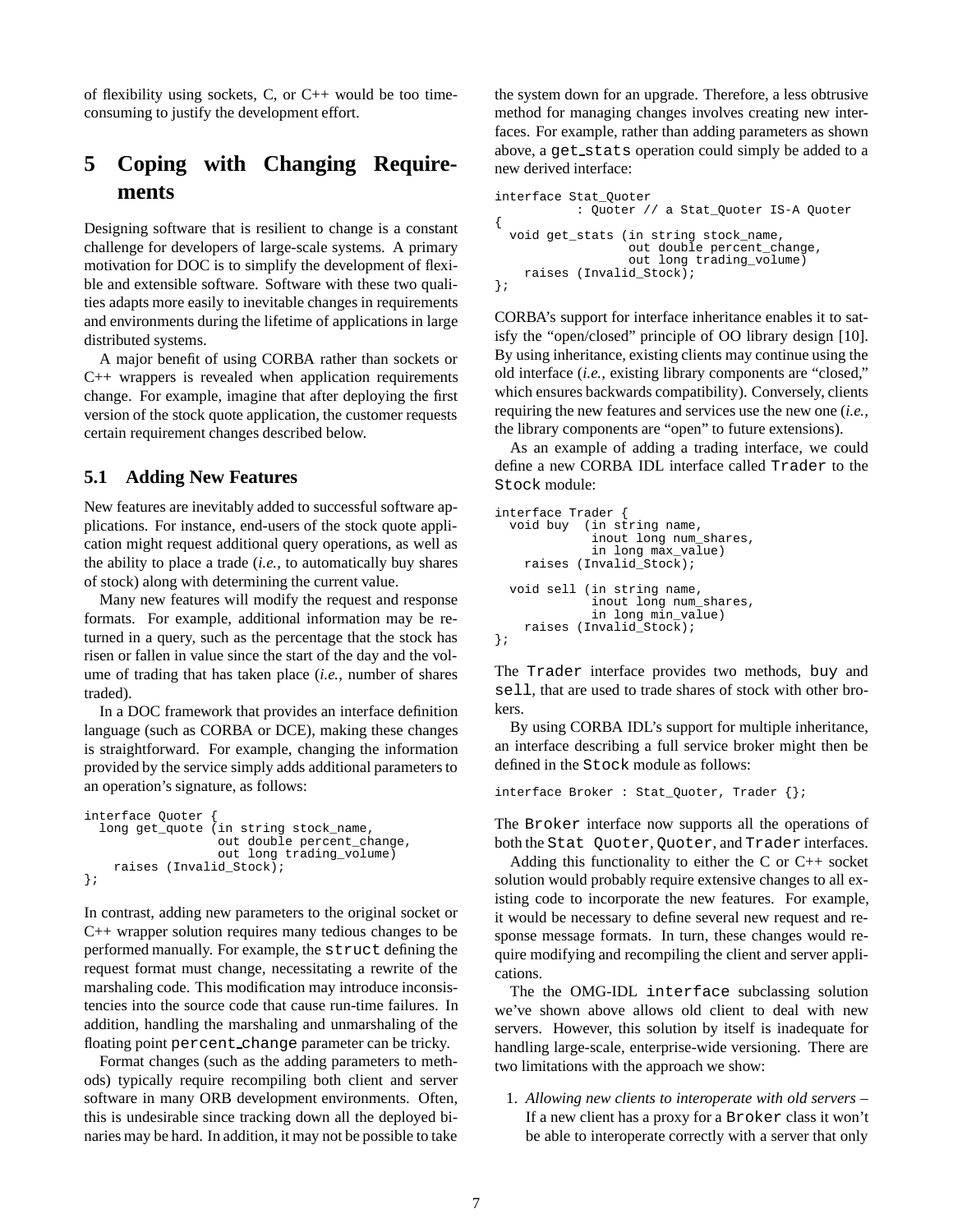implements the Stats Quoter. An ORB will be able to detect this problem, however, and refuse to give out an object reference when the new client attempts to bind with an object of the Broker interface.

2. *Managing the application configuration* – the inheritance-based solution is rather tightly coupled to OMG-IDL, and requires too much manual intervention on the part of system administrators. A comprehensive set of tools and conventions is crucial to maintain the integrity and consistency of components in a large-scale distributed system.

## **5.2 Improving Existing Features**

In addition to adding new features, let's consider changes occurring after extensive day-to-day usage and performance benchmarking of the trading application. Based on experience and end-user feedback, the following changes to existing features might be proposed:

 **Server location independence:** The socket and C++ wrapper code shown in Section 2.1 and 3.1 "hard-codes" the server name and port number of the service into the application. However, the application can be much more flexible if it delays binding the name to the service until run-time.

Run-time binding to the service can be accomplished in CORBA by a client locating the object reference of the service using a *Naming service* or a *Trader service*:

- A Naming service manages a hierarchy consisting of pairs of names and object references. The desired object reference can be found if its name is known. An example of this type of name service is the CosNaming name service used in the CORBA example shown above.
- A Trader service can locate a suitable object given a set of attributes for the object, such as supported interface(s), average load and response times, or permissions and privileges.

Run-time binding allows the application to locate and utilize the server with the lightest load, or the closest server in order to minimize network transmission delays. In addition, once the Naming or Trading services are developed, debugged, and deployed they can be reused by subsequent distributed applications.

 **Bulk requests:** rather than sending each quote request individually, it may be much more efficient to send an entire sequence of requests and receive a sequence of responses in order to minimize network traffic.

In CORBA, this type of optimization may be expressed succinctly using CORBA IDL sequences. While retaining backwards compatibility, we can extend our Quoter interface to incorporate this change using CORBA IDL inheritance and IDL sequences as follows:

```
interface Bulk_Quoter
  : Stat_Quoter // A Bulk_Quoter IS-A Stat_Quoter
{
  typedef sequence<string> Names;
  struct Stock_Info {<br>string name;
    string<br>long
    long value;<br>double change
    double change;<br>long volume;
                      volume;
  };
  typedef sequence<Stock_Info> Info;
  exception No_Such_Stock {
    Names stock; // List of invalid stock names
  };
  void bulk_quote (in Names stock_names,
                     out Info stock_info)
    raises (No_Such_Stock);
};
```
Notice how CORBA exceptions may contain user-defined fields that provide additional information about the causes of a failure. For example, in the Bulk Quoter class the No Such Stock exception contains a sequence of strings indicating which stock names were invalid.

# **6 Concluding Remarks**

In this column, we examined several different techniques for developing the client-side of a distributed stock trading application. In general, the example illustrates how the CORBA-based DOC solution improves extensibility and robustness by relying on an ORB infrastructure built to support communication between distributed objects without unduly compromising efficiency. Relying on an ORB in this manner is not unlike relying on a good general-purpose library (such as as the  $C_{++}$  Standard Templates Library [11]) for non-distributed C++ applications. The ORB allows the application developer to focus mainly on the application and not worry nearly as much about the infrastructure required to support it.

Note that CORBA is only one of several key technologies that are emerging to support DOC. In future articles, we will discuss other OO toolkits and environments (such as OODCE and OLE/COM) and compare them with CORBA in the same manner that we compared sockets to CORBA. Before we do that, though, we need to discuss various aspects of the server-side of our financial services application, which we will tackle in our next column. The server-side implements the various methods defined in the CORBA IDL interfaces.

As

always, if there are any topics that you'd like us to cover, please send us email at object\_connect@ch.hp.com.

Thanks to Ron Resnick of BNR for comments on improving this column.

# **References**

[1] S. J. Leffler, M. McKusick, M. Karels, and J. Quarterman, *The Design and Implementation of the 4.3BSD UNIX Operating System*. Addison-Wesley, 1989.